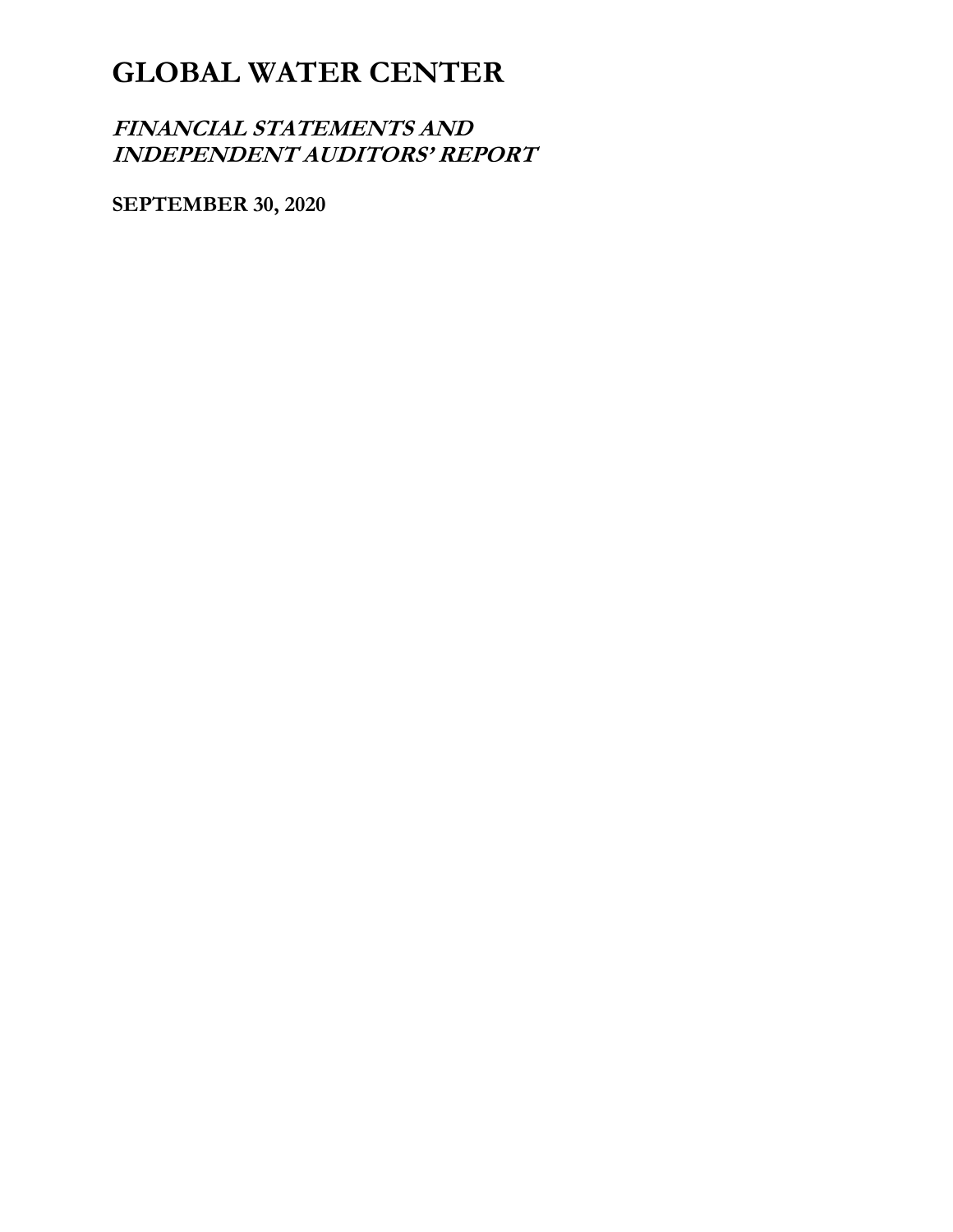### **TABLE OF CONTENTS**

| <b>INDEPENDENT AUDITORS' REPORT</b>                                                               |     |
|---------------------------------------------------------------------------------------------------|-----|
| <b>FINANCIAL STATEMENTS</b>                                                                       |     |
| <b>Statement of Financial Position,</b><br>September 30, 2020                                     |     |
| <b>Statement of Activities and Changes in Net Assets,</b><br>March 10, 2020 to September 30, 2020 | 3   |
| <b>Statement of Functional Expenses,</b><br>March 10, 2020 to September 30, 2020                  | 4   |
| <b>Statement of Cash Flows,</b><br>March 10, 2020 to September 30, 2020                           | 5   |
| <b>Notes to Financial Statements</b>                                                              | 6-8 |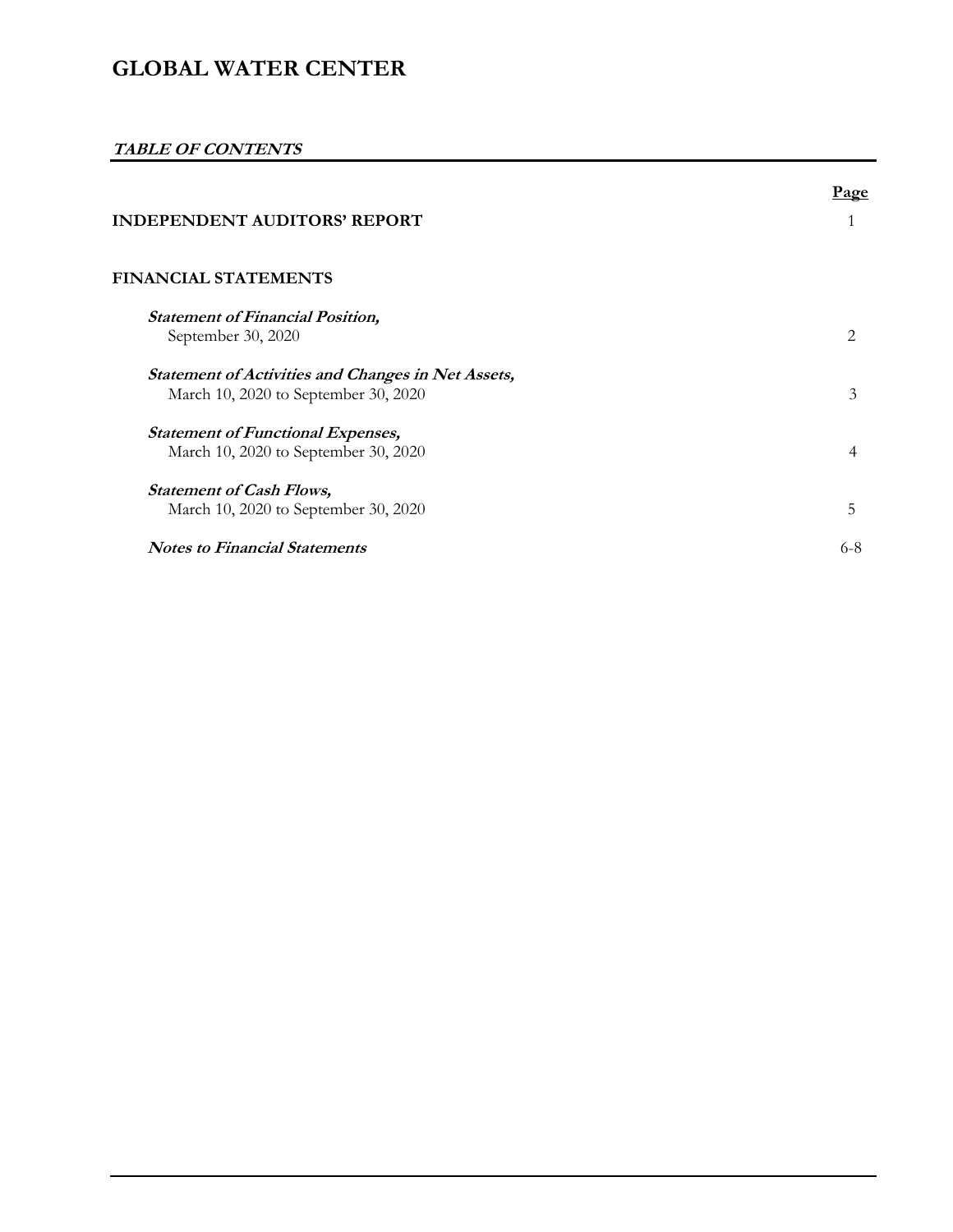

### **INDEPENDENT AUDITORS' REPORT**

**Board of Trustees Global Water Center North Charleston, South Carolina**

We have audited the accompanying financial statements of Global Water Center, which comprise the statement of financial position as of September 30, 2020, and the related statements of activities, cash flows and functional expenses for the period March 10, 2020 (Inception of Operations) through September 30, 2020, and the related notes to the financial statements.

#### **Management's Responsibility for the Financial Statements**

Management is responsible for the preparation and fair presentation of these financial statements in accordance with accounting principles generally accepted in the United States of America; this includes the design, implementation, and maintenance of internal control relevant to the preparation and fair presentation of financial statements that are free from material misstatement, whether due to fraud or error.

#### **Auditors' Responsibility**

Our responsibility is to express an opinion on these financial statements based on our audit. We conducted our audit in accordance with auditing standards generally accepted in the United States of America. Those standards require that we plan and perform the audit to obtain reasonable assurance about whether the financial statements are free from material misstatement.

An audit involves performing procedures to obtain audit evidence about the amounts and disclosures in the financial statements. The procedures selected depend on the auditor's judgment, including the assessment of the risks of material misstatement of the financial statements, whether due to fraud or error. In making those risk assessments, the auditor considers internal control relevant to the entity's preparation and fair presentation of the financial statements in order to design audit procedures that are appropriate in the circumstances, but not for the purpose of expressing an opinion on the effectiveness of the entity's internal control. Accordingly, we express no such opinion. An audit also includes evaluating the appropriateness of accounting policies used and the reasonableness of significant accounting estimates made by management, as well as evaluating the overall presentation of the financial statements.

We believe that the audit evidence we have obtained is sufficient and appropriate to provide a basis for our audit opinion.

#### **Opinion**

In our opinion, the financial statements referred to above present fairly, in all material respects, the financial position of Global Water Center as of September 30, 2020, the changes in its net assets and cash flows for the period March 10, 2020 (Inception of Operations) through September 30, 2020, in accordance with accounting principles generally accepted in the United States of America.

Weller & Baher CCP

**TAIT, WELLER & BAKER LLP**

**Philadelphia, Pennsylvania March 2, 2021**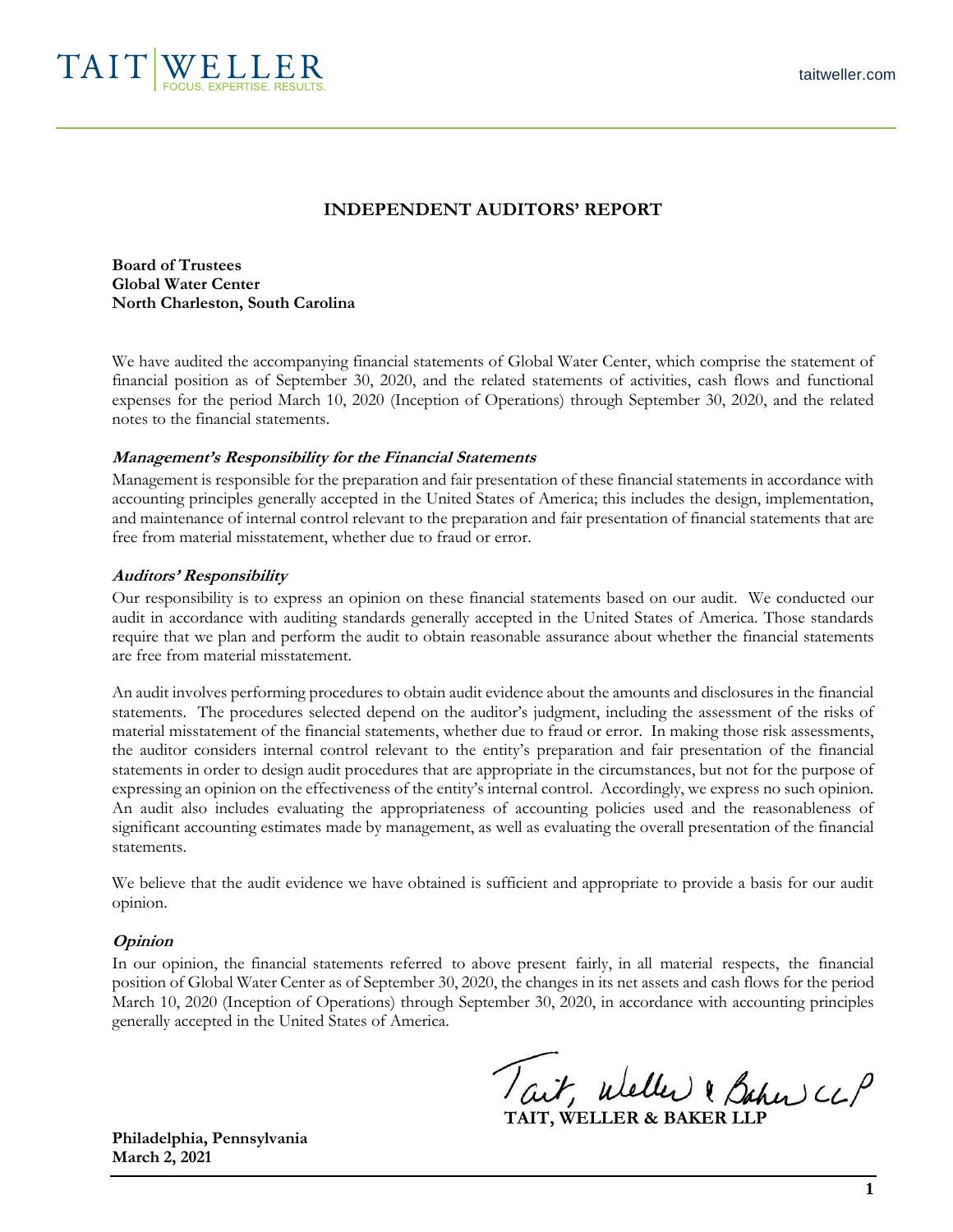### **STATEMENT OF FINANCIAL POSITION**

### **September 30, 2020**

|                           | <b>ASSETS</b> | 2020      |
|---------------------------|---------------|-----------|
| <b>ASSETS</b>             |               |           |
| Cash and cash equivalents |               | \$300,995 |
| <b>Total Assets</b>       |               | \$300,995 |
|                           |               |           |
|                           |               |           |

#### **LIABILITIES AND NET ASSETS**

| <b>LIABILITIES</b>               |           |
|----------------------------------|-----------|
| Accounts payable                 |           |
| Total liabilities                |           |
| <b>NET ASSETS</b>                |           |
| Without donor restrictions       | 300,995   |
| Total Liabilities and Net Assets | \$300.995 |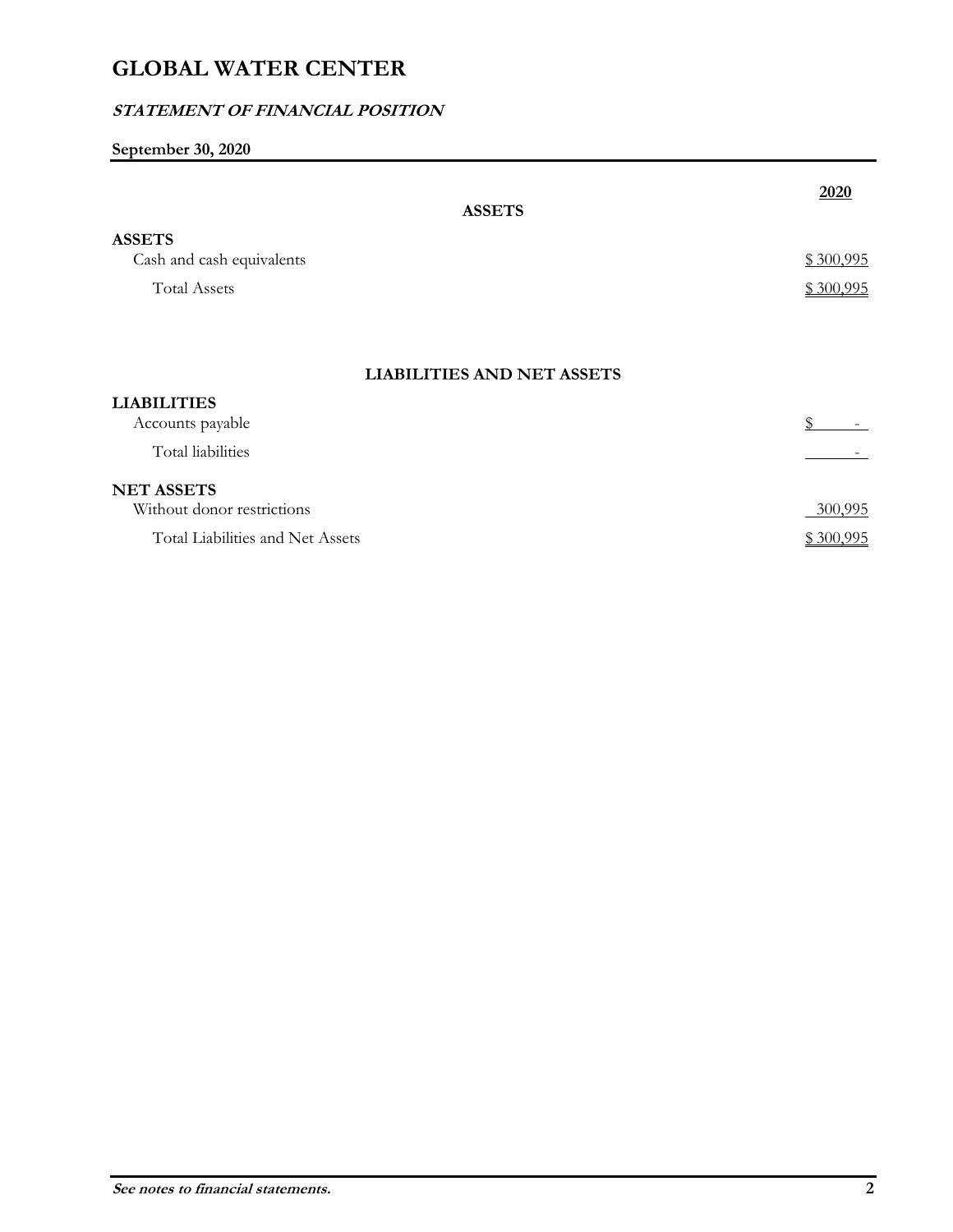### **STATEMENT OF ACTIVITIES AND CHANGES IN NET ASSETS**

### **For the period March 10, 2020 (Inception of Operations) through September 30, 2020**

|                            | <b>Without Donor</b><br><b>Restrictions</b> | <b>With Donor</b><br>Restrictions | Total     |
|----------------------------|---------------------------------------------|-----------------------------------|-----------|
| <b>SUPPORT AND REVENUE</b> |                                             |                                   |           |
| Contributions              | \$993,305                                   | \$                                | \$993,305 |
| Total support and revenue  | 993,305                                     |                                   | 993,305   |
| <b>EXPENSES</b>            |                                             |                                   |           |
| Program services:          | 494,978                                     |                                   | 494,978   |
| Supporting activities:     |                                             |                                   |           |
| Management and general     | 48,821                                      |                                   | 48,821    |
| Fund-raising               | 148,511                                     |                                   | 148,511   |
|                            | 197,332                                     |                                   | 197,332   |
| Total expenses             | 692,310                                     |                                   | 692,310   |
| Change in net assets       | 300,995                                     |                                   | 300,995   |
| <b>NET ASSETS</b>          |                                             |                                   |           |
| Beginning of year          |                                             |                                   |           |
| End of year                | <u>\$300,995</u>                            |                                   | \$300,995 |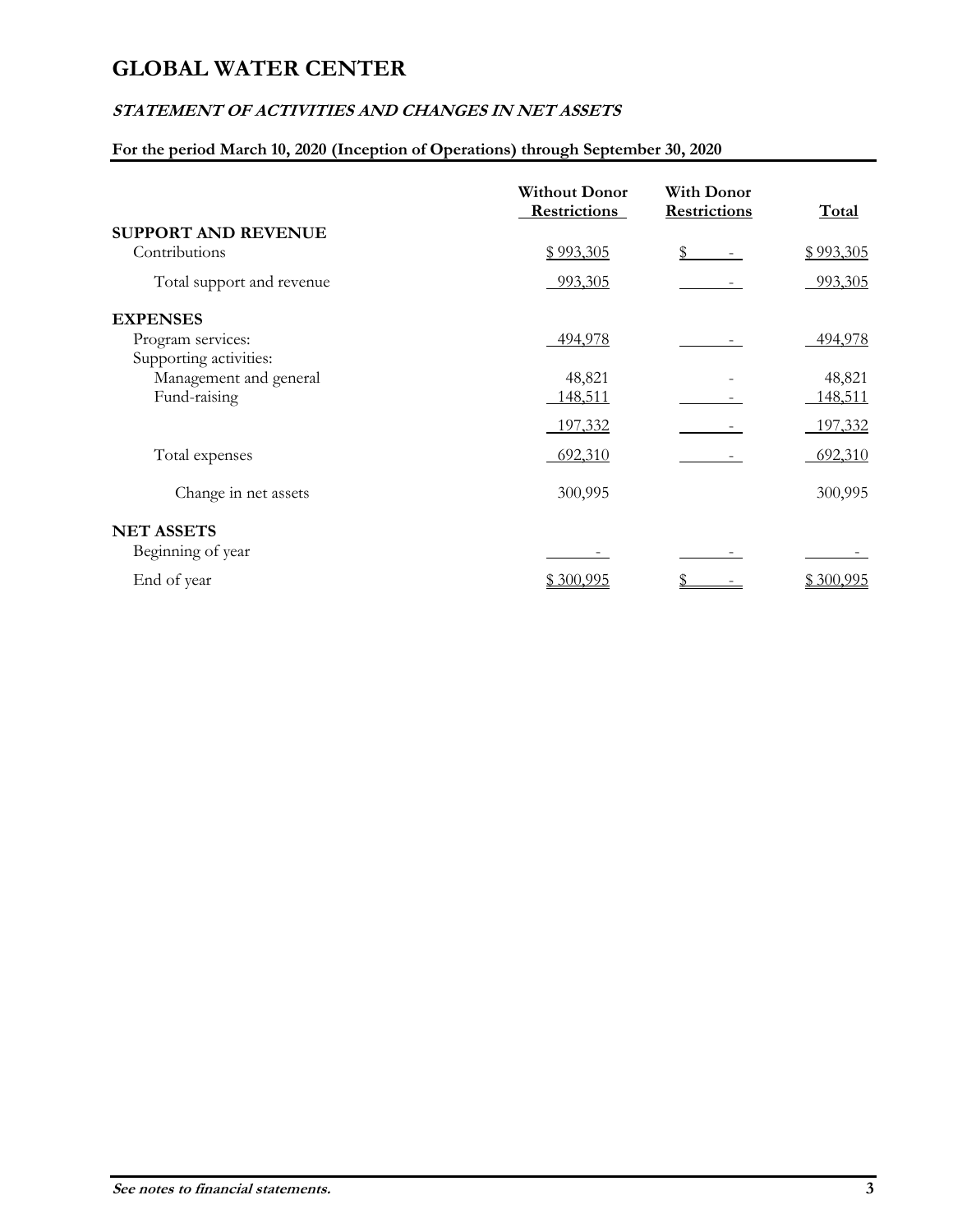# **STATEMENT OF FUNCTIONAL EXPENSES**

### **For the period from March 10, 2020 (Inception of Operations) through September 30, 2020**

|                       |                            |                              | <b>SUPPORTING ACTIVITIES</b> |                                          |                          |
|-----------------------|----------------------------|------------------------------|------------------------------|------------------------------------------|--------------------------|
|                       | Program<br><b>Services</b> | Management<br>And<br>General | Fund-<br>Raising             | Total<br>Supporting<br><b>Activities</b> | Total<br><b>Expenses</b> |
| Salaries and benefits | \$173,924                  | \$17,670                     | 21,344<br>$\mathbb{S}^-$     | \$39,014                                 | \$212,938                |
| Professional services | 289,403                    | 31,151                       | 127,167                      | 158,318                                  | 447,721                  |
| Supplies              | 4,755                      |                              |                              |                                          | 4,755                    |
| Travel and meetings   | 15,987                     |                              |                              |                                          | 15,987                   |
| Product and transport | 10,904                     |                              |                              |                                          | 10,904                   |
| Other expenses        | 5                          |                              |                              |                                          | 5                        |
| Total expenses        | \$494,978                  | \$48,821                     | \$148,511                    | \$197,332                                | \$692,310                |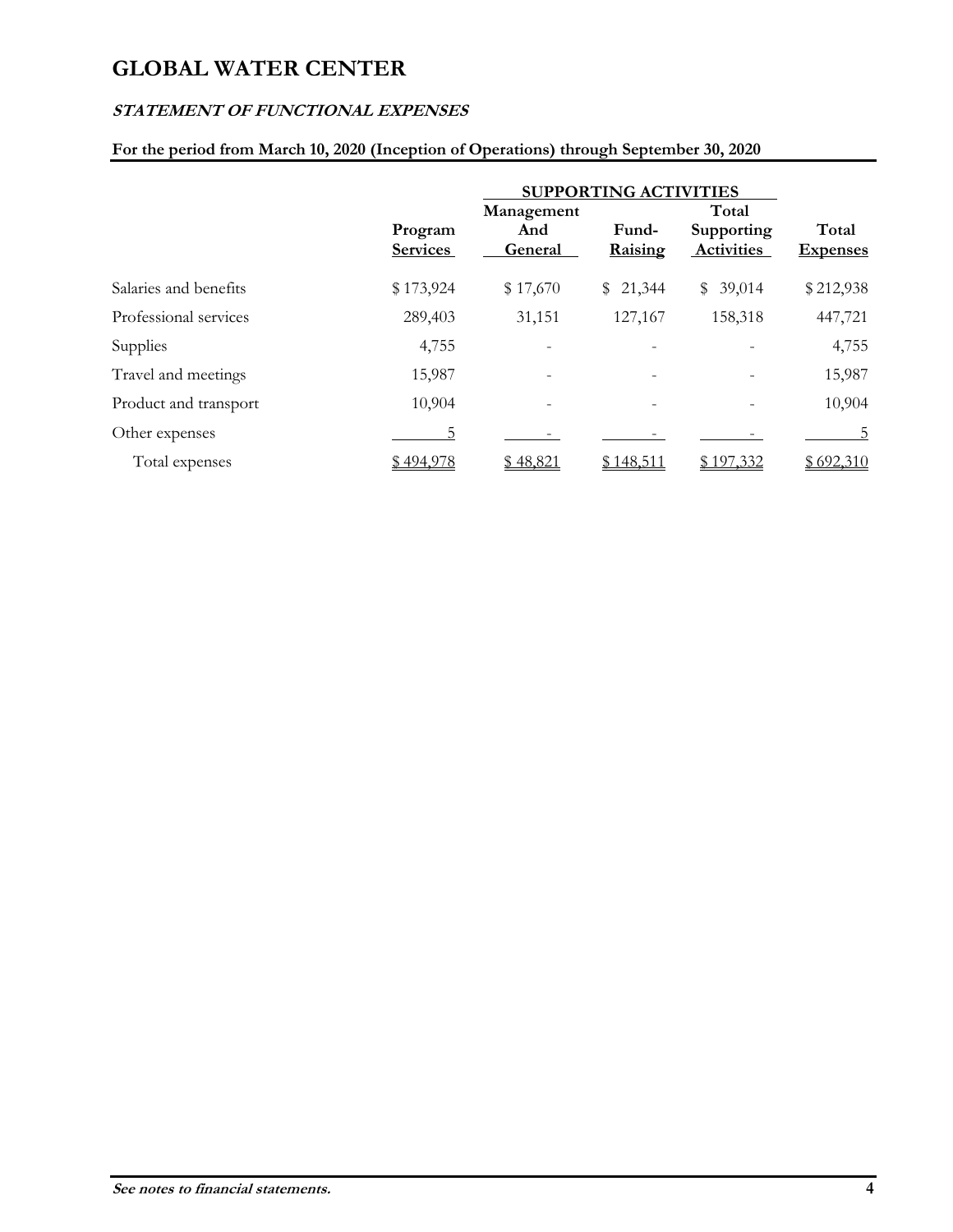# **STATEMENT OF CASH FLOWS**

### **For the period from March 10, 2020 (Inception of Operations) through September 30, 2020**

|                                                                     | 2020      |
|---------------------------------------------------------------------|-----------|
| <b>CASH FLOWS FROM OPERATING ACTIVITIES</b><br>Change in net assets | \$300,995 |
| Net cash provided by operating activities                           | 300,995   |
| Net change in cash and cash equivalents                             | 300,995   |
| <b>CASH AND CASH EQUIVALENTS</b><br>Beginning of year               |           |
| End of year                                                         |           |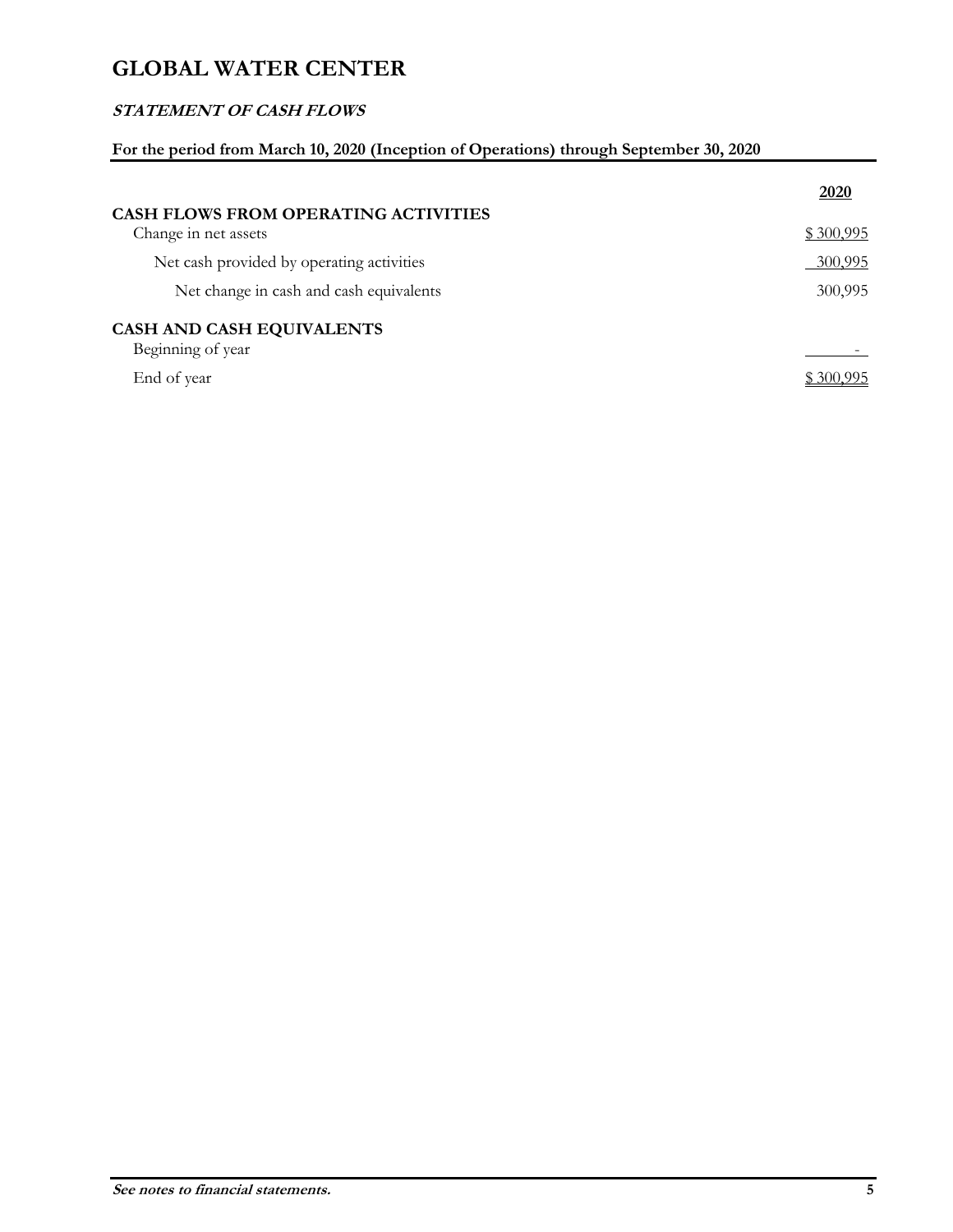#### **NOTES TO FINANCIAL STATEMENTS**

**September 30, 2020**

#### **(1) NATURE OF ORGANIZATION**

The Global Water Center (GWC) is a collaborative platform creating a movement of millions of people and scaling the impact of safe water implementers, corporate partners, governmental agencies, and others to end the global water crisis by reaching 2.2 billion people with safe water and sanitation. The GWC Mission is to build capacity through collaboration, training, equipping, and supporting services to eradicate the global water crisis which claims over 2,300 lives every day.

#### **(2) SUMMARY OF SIGNIFICANT ACCOUNTING POLICIES:**

The following significant accounting policies are described below to enhance the usefulness of the financial statements to the reader.

#### **BASIS OF PRESENTATION**

The GWC's financial statements have been prepared on the accrual basis of accounting in conformity with accounting principles generally accepted in the United States of America. The principles require that net assets, revenue, support and expenses be classified as without donor restriction or with donor restriction based on the existence or absence of donor-imposed restrictions as follows:

**Without Donor Restrictions** – Net assets that are not subject to donor-imposed stipulations and that may be expendable for any purpose in performing the primary objective of GWC. These net assets may be used at the discretion of GWC.

**With Donor Restrictions** – Net assets subject to donor-imposed stipulations that may or will be met, either by actions of GWC and/or the passage of time. Items that affect this net asset category are gifts for which donor-imposed restrictions have not been met in the year of receipt.

#### **ACCOUNTING ESTIMATES**

In preparing financial statements in conformity with accounting principles generally accepted in the United States of America, management makes estimates and assumptions that affect the reported amounts of assets and liabilities at the date of the financial statements, as well as the reported amounts of revenues and expenses during the reported period. Actual results could differ from those estimates.

#### **CASH AND CASH EQUIVALENTS**

Cash and cash equivalents consist of cash held in checking and savings accounts. Accounts may, at times, exceed federally insured limits. GWC has not experienced any losses in such accounts.

#### **CONCENTRATION OF CREDIT RISK**

GWC occasionally maintains deposits in excess of federally insured limits. Accounting Standards Codification (**"ASC"**) 825, **"Financial Instruments"**, identifies these items as a concentration of credit risk requiring disclosure, regardless of the degree of risk. The risk is managed by monitoring the financial institutions in which deposits are made.

GWC received its contributions from one donor during its first year of operations.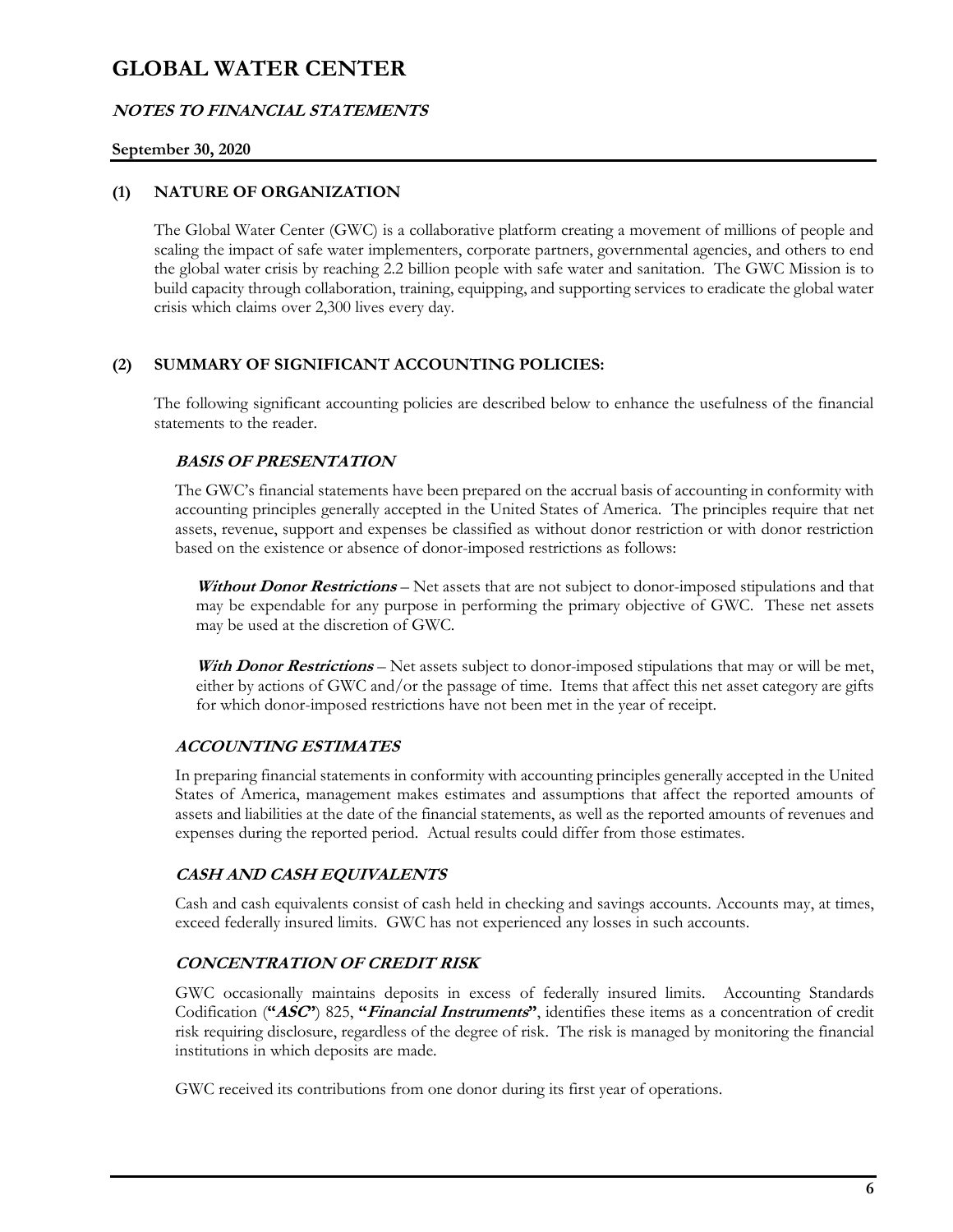#### **NOTES TO FINANCIAL STATEMENTS – (Continued)**

#### **September 30, 2020**

#### **SUPPORT AND REVENUE**

The GWC recognizes contributions when cash, securities or other assets, and unconditional promise to give is received. Conditional contributions include donor-imposed conditions with one or more barriers that must be overcome before the GWC is entitled to the assets transferred or promised and there is a right of return to the contributor for assets transferred or a right of release of the promisor from its obligation to transfer assets. The GWC recognizes the contribution when the conditions are substantially met or explicitly waived. Unconditional contributions are classified as without donor restrictions unless there are donor stipulations that limit the use of the donated assets. When a donor restriction expires, that is, when a stipulated time restriction ends or purpose of the restriction is accomplished, net assets with donor restrictions are then classified to net assets without donor restrictions and reported in the statement of activities as **"net asset released from restrictions."**

#### **EXPENSES**

Expenses are recorded when incurred in accordance with the accrual basis of accounting. The costs of providing the various program services and supporting activities are summarized on a functional basis in the statements of activities. Directly identifiable expenses are charged to programs and supporting services. Expenses related to more than one function are allocated to program and supporting services based on various factors determined by management. Accordingly, certain costs have been allocated among the program services and supporting activities benefited.

#### **INCOME TAXES**

The GWC is a not-for-profit South Carolina corporation exempt from federal income tax under Internal Revenue Code  $501(c)(3)$ . Accordingly, no provision has been made for federal or state taxes on the excess revenue over expenses.

Management has reviewed the tax positions expected to be taken in the GWC 2020 tax return and has concluded that there are no significant uncertain tax positions that would require recognition in the financial statements.

#### **(3) RELATED PARTY TRANSACTIONS**

During fiscal year 2020 administrative fees and salaries and benefits under a master services agreement of approximately \$170,000, and \$213,000, respectively, were paid to a not-for-profit organization in which certain members of its board of trustees and chief executive team are members of GWC's governing board. Additionally, all of GWC's contributions were received from this not-for-profit organization.

#### **(4) CONTINGENCIES**

In early 2020, an outbreak of a novel strain of coronavirus (COVID-19) emerged globally. As a result, there have been mandates from federal, state and local authorities resulting in an overall decline in economic activity. The current operating environment is changing rapidly. The extent of impact that COVID-19 pandemic will have on the financial performance of Global Water Center operations is not reasonably estimable at this time.